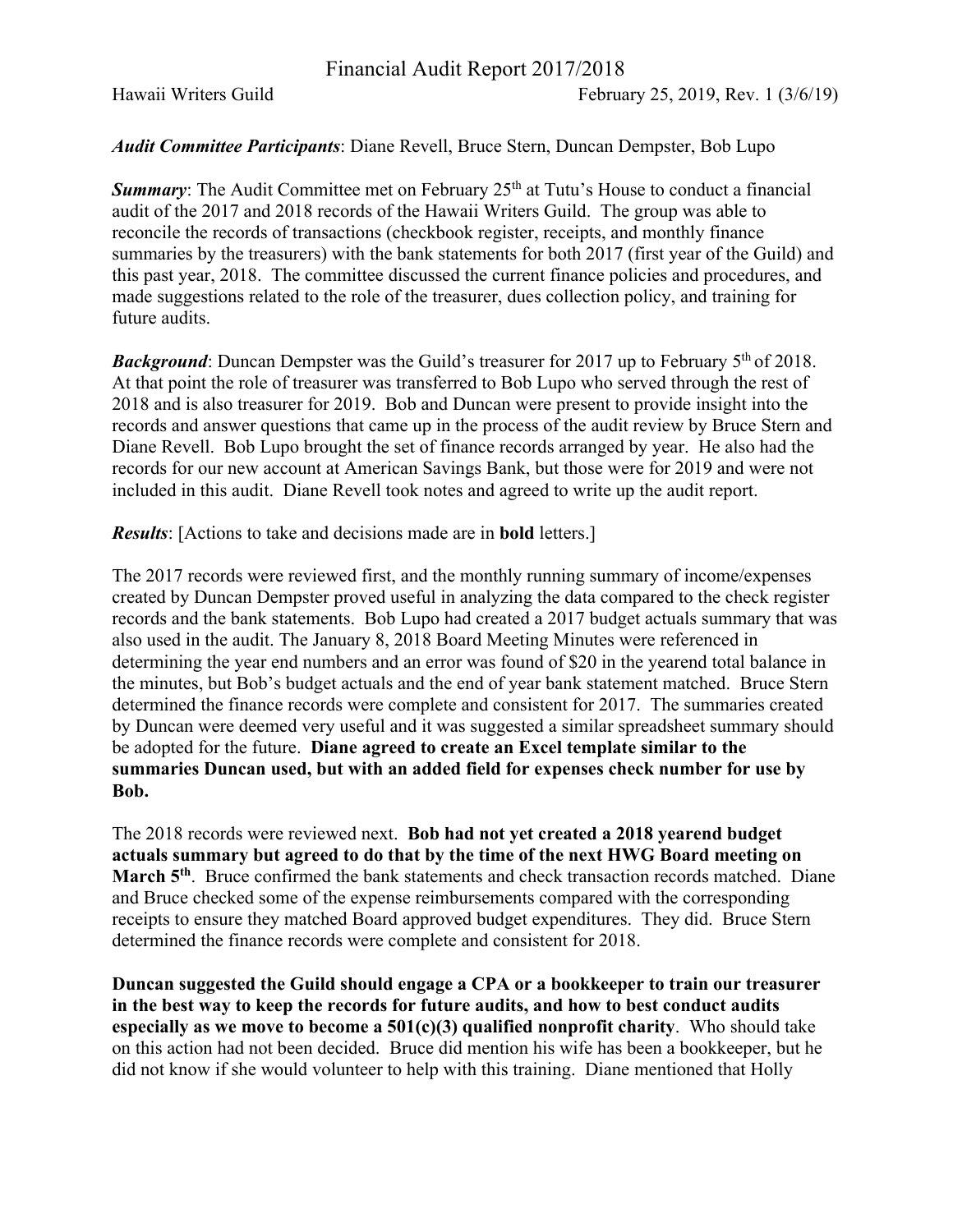Hawaii Writers Guild February 25, 2019, Rev. 1 (3/6/19)

Algood has worked in non-profits before and may be willing to help with the training if that is in her area of knowledge.

We discussed collecting new member dues 1) at the full rate for a year and track renewal of dues based on the quarter a member initially joined (as is now done) or 2) change to make all dues due in January and only pro-rate for new members who join in other than the first quarter of the year. The second method per Duncan would complicate the PayPal dues payment option. Also, the initial effort to set up a new member is front loaded, so it makes more sense to charge the full dues for each new member versus prorating. The set up of the members bio and a page for them on our website which provides the new member with an immediate advantage and our policy of 3-months delinquent dues suspension policy and removal after 6-months of being delinquent, could provide a major benefit for a prorated price of \$10 if they joined in the last quarter of a year, but then did not pay in January. So, **it was decided to leave the dues collection as it is. The specifics though would be in the Guild's policies and procedures versus in the updated bylaws**.

NOTE: This revision to the February 25, 2019 Financial Audit Report provides the year-end budget actuals for 2017 and 2018 along with a preliminary budget estimate for 2019 based on feedback from the March 5, 2019 HWG Board Meeting. The update is the table of actuals and draft budget along with an associated page of notes,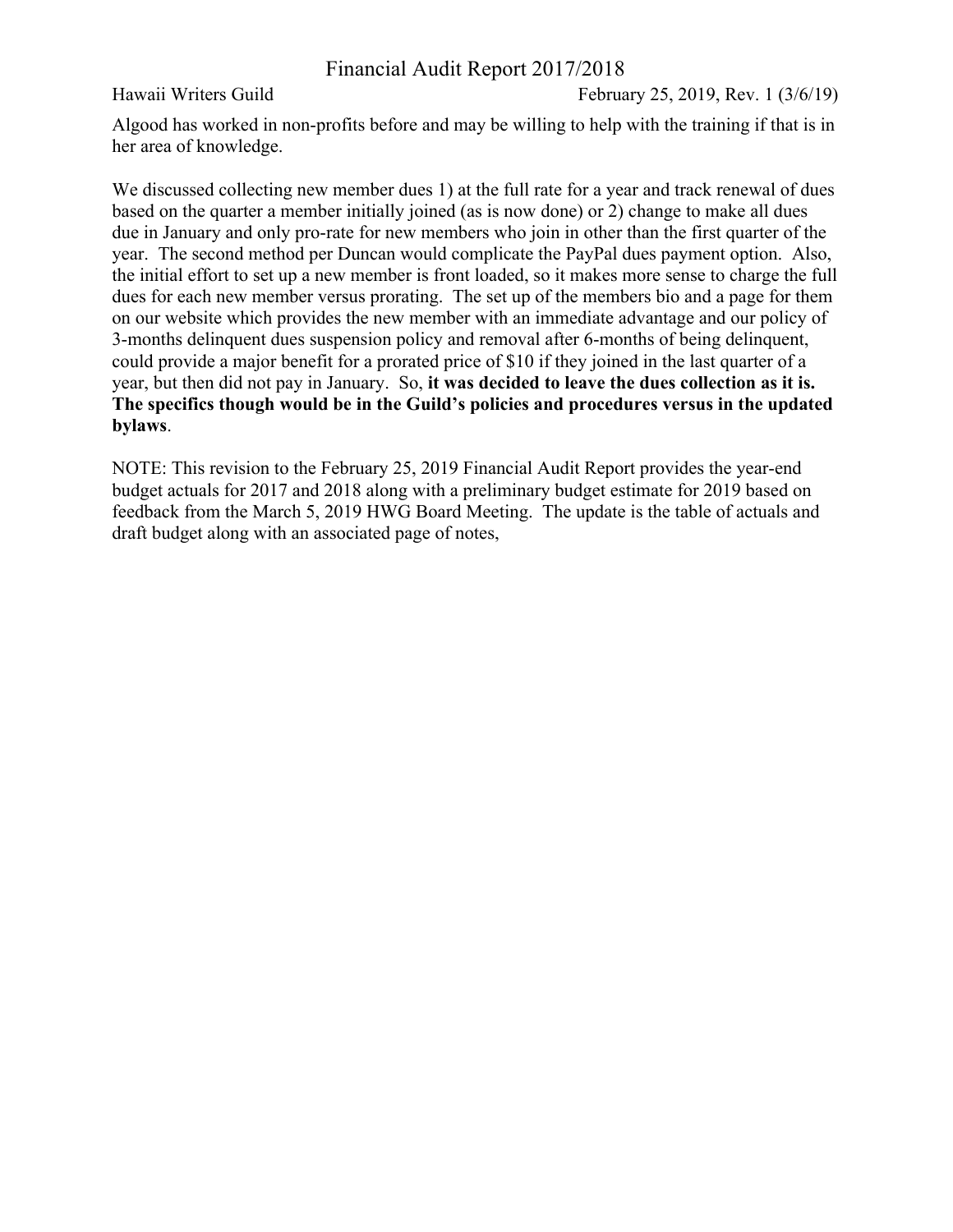*Hawaii Writers Guild Budget--2017 & 2018 are Actual, 2019 Estimated:*

## *Revenues - Expenses = Retained Earnings Surplus / (DEFICIT)*

|                                                                       | 2017A      | 2018A      | 2019 Est'd |
|-----------------------------------------------------------------------|------------|------------|------------|
| <b>Revenues:</b>                                                      |            |            |            |
| <b>Year-End Retained Earnings</b>                                     | 0          | \$918.48   | \$2,737.35 |
|                                                                       |            |            |            |
| Dues--Existing Assessed Members (43 in '17; 51 in '18; (67 est'd '19) | \$1,670.00 | \$2,040.00 | \$2,680.00 |
| <b>T-Shirt Revenues</b>                                               |            | \$0.00     | \$80.00    |
| <b>Cash Donations</b>                                                 |            | \$2,320.00 | \$1,100.00 |
|                                                                       |            |            |            |
| <b>Total Operating Revenues</b>                                       | \$1,670.00 | \$4,360.00 | \$3,860.00 |
|                                                                       |            |            |            |
| <b>Operating Expenses:</b>                                            |            |            |            |
| Anna Ranch-- Dinner Rental                                            | \$156.24   | \$208.33   | \$225.00   |
| <b>Annual Dinner Supplies</b>                                         |            | \$400.00   | \$774.87   |
| <b>Other Annual Dinner Expenses</b>                                   |            | \$160.00   | \$0.00     |
| Thelma Parker Library Rental                                          |            | \$275.00   | \$150.00   |
| Room Workshop Rentals /TV Training                                    |            | \$50.00    | \$400.00   |
| Legal 501-c-3 Expenses                                                |            | \$600.00   | \$600.00   |
| Business Licenses + Pens _+ New Checks                                | 191.84     |            | \$100.00   |
| Speaker+/T-Shirts/Banners/Tri-fold                                    | 51.60      | \$490.80   | \$80.00    |
| Kamehameha Christmas / November Festival + Other Festivals            |            | \$225.00   | \$800.00   |
| <b>Website Hosting/Domain Name Services</b>                           | \$351.84   | \$0.00     | \$346.86   |
| USPS P.O. Box                                                         |            | \$82.00    | \$82.00    |
| Savings Account Setup @ HCFCU +ASB Initial Deposit                    |            | \$50.00    | \$100.00   |
| <b>ASB Account Service Fee</b>                                        |            |            | \$71.40    |
| <b>Total Operating Expenses</b>                                       | \$751.52   | \$2,541.13 | \$3,730.13 |
| <b>Total Operating Income</b>                                         | \$918.48   | \$1,818.87 | \$129.87   |
| <b>Year-End Estimated Retained Earnings</b>                           | \$918.48   | \$2,737.35 | \$2,867.22 |

Hawaii Writers Guild February 25, 2019, Rev. 1 (3/6/19)